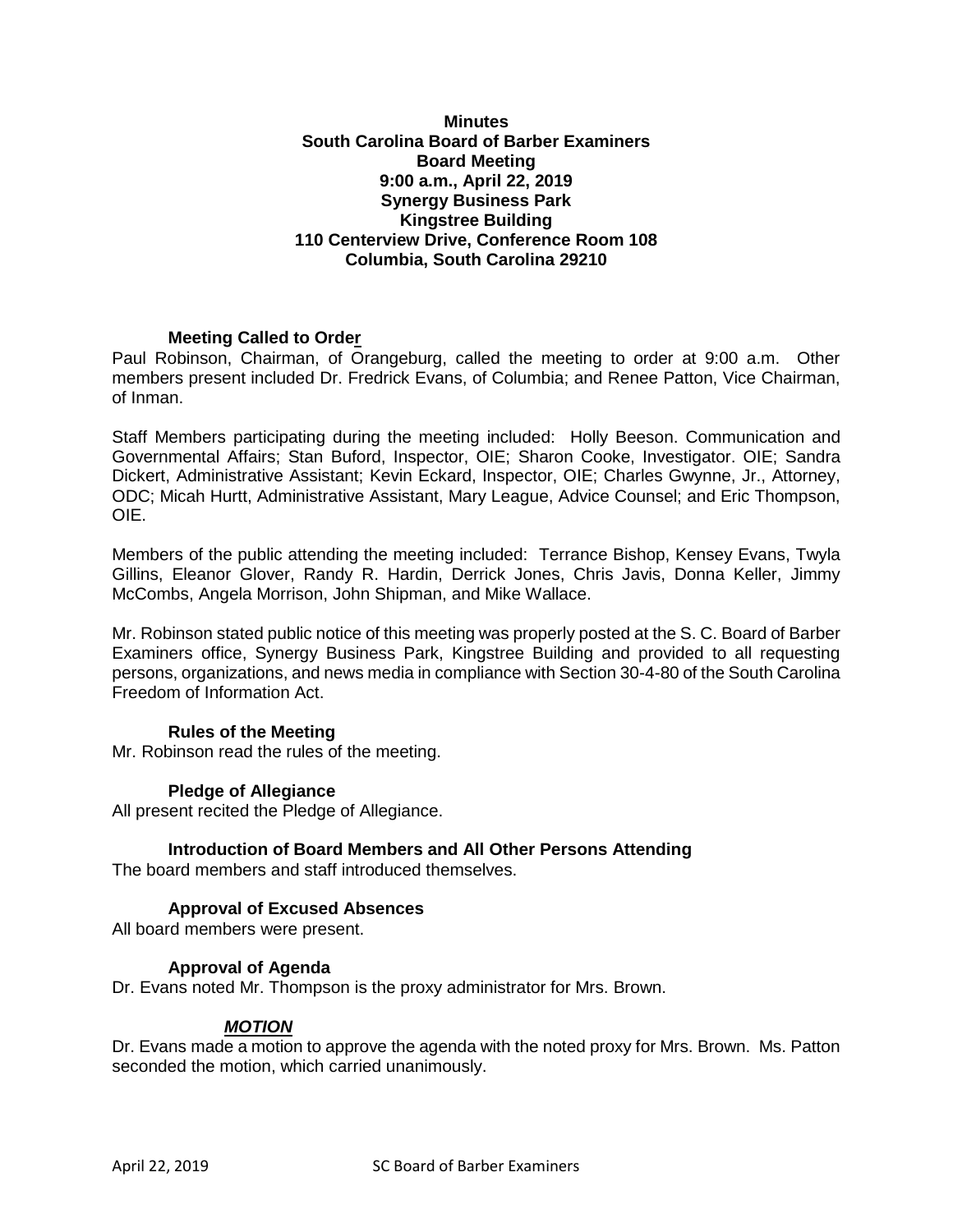# **Approval of Meeting Minutes - February 11, 2019**

# *MOTION*

Dr. Evans made a motion the board approve the February 11, 2019 meeting minutes as presented. Ms. Patton seconded the motion, which carried unanimously.

## **Chairperson's Remarks – Paul E. Robinson**

Mr. Robinson asked that a moment of silence be observed in honor of those killed and injured in the Sri Lanka explosions and all those killed and injured in the violence in the United States.

## **Administrator's Remarks, For Information – Theresa N. Brown Budget/Drawdowns – For Information**

Mr. Thompson briefed the board regarding the board's budget.

## **OIE Report – For Information – Sharon Cooke**

Ms. Cooke briefed the board members regarding the OIE Report. This report is for information purposes only.

## **IRC Report – For Approval – Sharon Cooke**

Ms. Cooke presented the March 28, 2019 IRC Report.

## *MOTION*

Dr. Evans moved the board approve the March 28, 2019 IRC report. Ms. Patton seconded the motion, which carried unanimously.

### **ODC Report – For Information – Charles S. Gwynne, Jr.**

Mr. Gwynne presented the members with the ODC report. This report is for information purposes only.

### **Inspection Report – For Information – Eric Thompson**

Mr. Thompson presented the members with the Inspection Reports for February 2019 and March 2019. This report is for information purposes only.

### **Legislative Updates**

Mrs. Beeson briefed the board members on bills which have been filed with the Senate and the House of Representatives.

### **Old Business**

There was no old business for discussion or action.

### **New Business**

There was no new business for discussion or action.

## **Consideration of Licensure**

### Twyla Gillins

This appearance was recorded by a certified court reporter should a verbatim transcript be necessary.

### *MOTION*

Dr. Evans made a motion the board enter closed session for confidentiality purposes for this hearing. Ms. Patton seconded the motion, which carried unanimously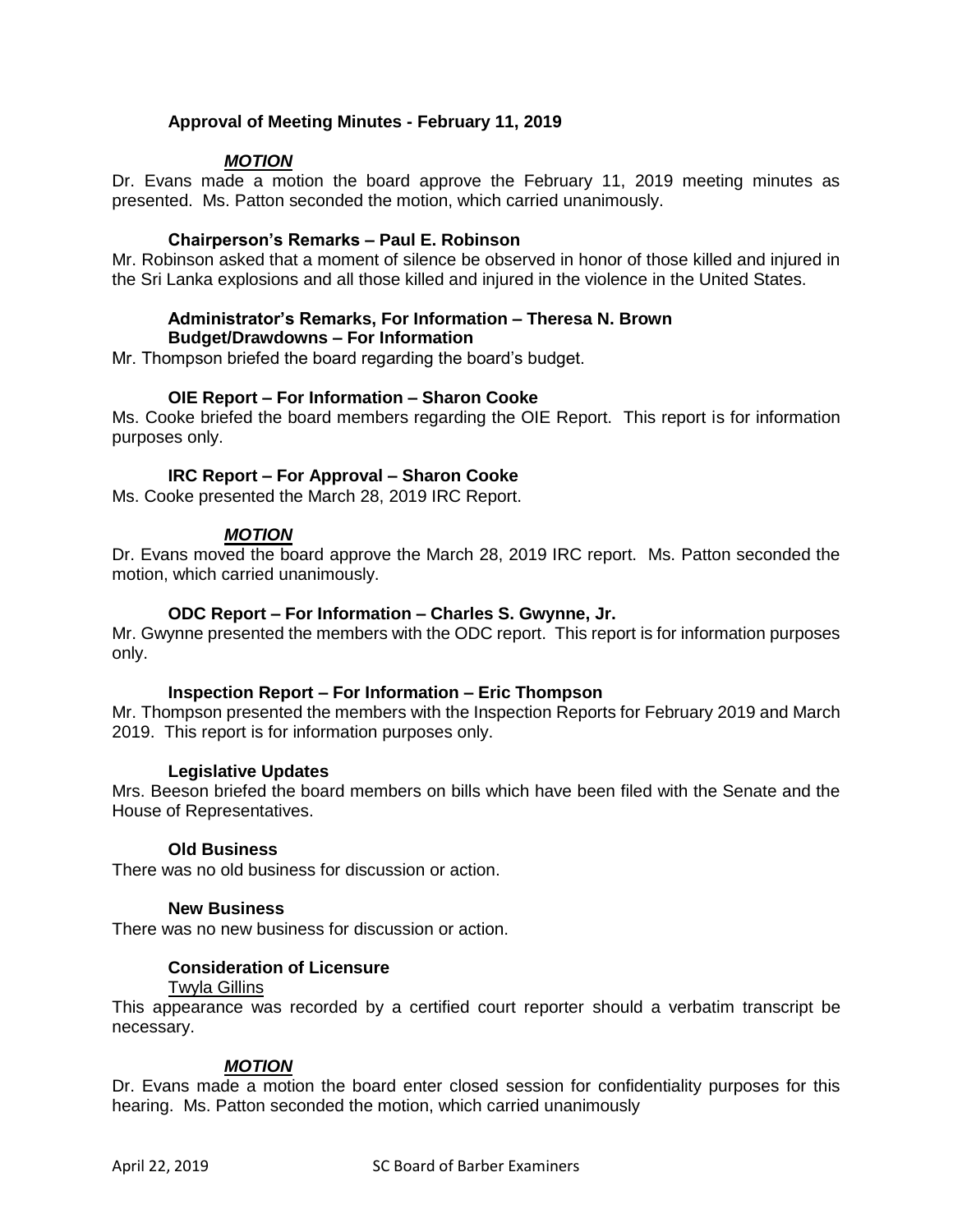## *MOTION*

Dr. Evans made a motion the board enter executive session for legal advice. Ms. Patton seconded the motion, which carried unanimously.

### *MOTION*

Dr. Evans made a motion the board come out of executive session. Ms. Patton seconded the motion, which carried unanimously.

Mr. Robinson noted for the record there were no motions or votes taken during the time the board was in executive session.

### *MOTION*

Dr. Evans made a motion the board come out of closed session. Ms. Patton seconded the motion, which carried unanimously.

### *MOTION*

Ms. Patton moved the board allow Ms. Gillins to become registered as a hair braider once the matter with the insurance company has been resolved. Dr. Evans seconded the motion, which carried unanimously.

### Derrick Jones

This appearance was recorded by a certified court reporter should a verbatim transcript be necessary.

## *MOTION*

Dr. Evans made a motion the board enter executive session to seek legal advice. Ms. Patton seconded the motion which carried unanimously.

# *MOTION*

Dr. Evans made a motion the board come out of executive session. Ms. Patton seconded the motion, which carried unanimously.

Mr. Robinson noted for the record there were no motions or votes taken during the time the board was in executive session.

# *MOTION*

Dr. Evans made a motion licensure as a registered barber granted to Mr. Jones. Ms. Patton seconded the motion, which carried unanimously.

### Terrance G Bishop

This appearance was recorded by a certified court reporter should a verbatim transcript be necessary.

# *MOTION*

Dr. Evans moved Mr. Bishop be granted licensure as a registered barber with a two year probation period, with a SLED report due at renewal, at the licensee's expense. If the SLED report is clean, Mr. Bishop may be removed from probation. Ms. Patton seconded the motion, which carried unanimously.

### **b. Consideration of Student Permit**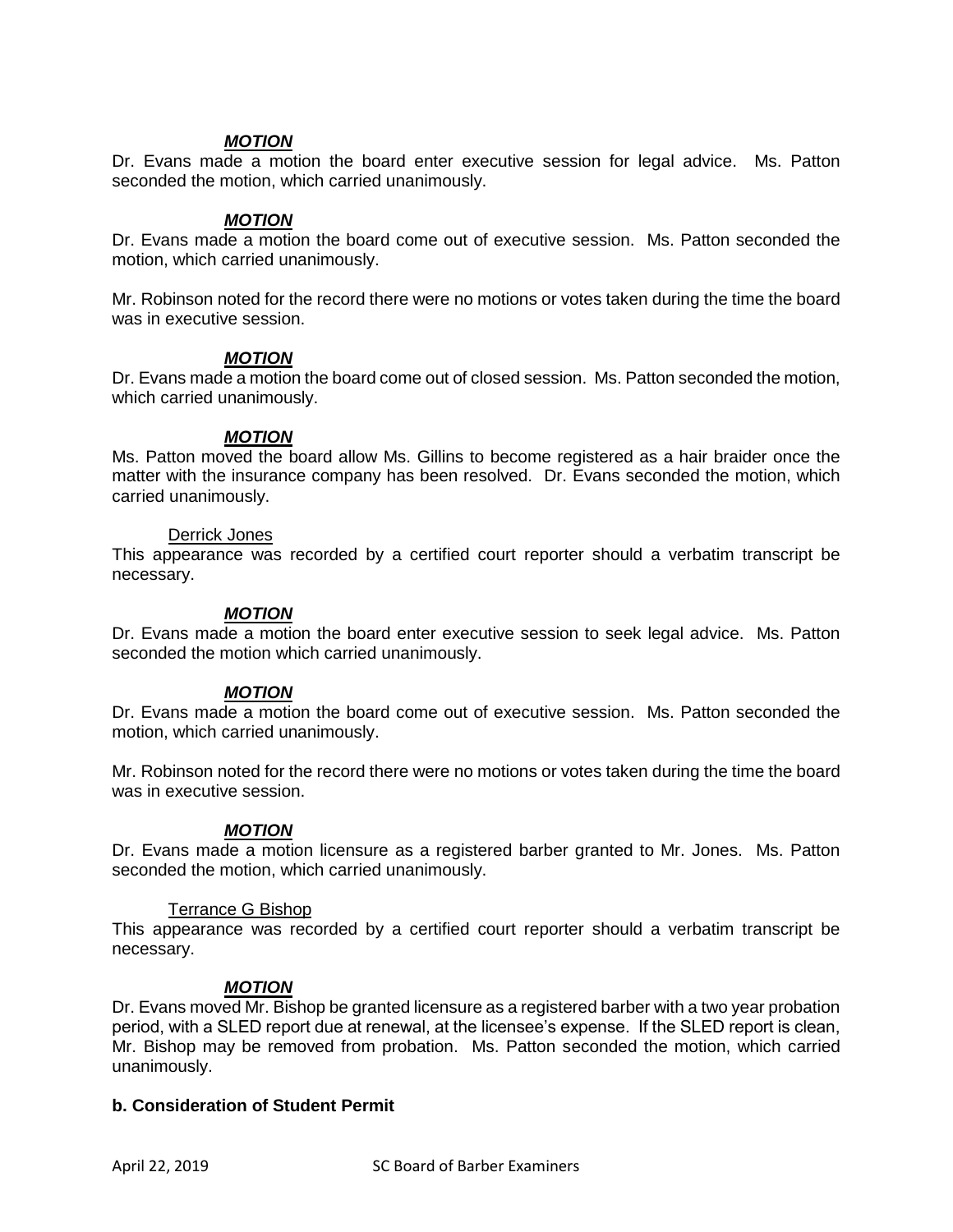### Christopher Haynes

Mr. Haynes was not present for the meeting and the board did not consider this matter during this meeting.

#### Randy Hardin

This appearance was recorded by a certified court reporter should a verbatim transcript be necessary.

### *MOTION*

Ms. Patton moved to grant a student permit to Mr. Hardin upon disposition of the case. Dr. Evans seconded the motion, which carried unanimously.

## **Consideration of a New Barber College**

Leath Master Barber School

This appearance was recorded by a certified court reporter should a verbatim transcript be necessary.

### *MOTION*

Dr. Evans made a motion the board enter executive session to seek legal advice. Ms. Patton seconded the motion, which carried unanimously.

### *MOTION*

Dr. Evans made a motion the board come out of executive session. Ms. Patton seconded the motion, which carried unanimously.

Mr. Robinson noted for the record that no motions were made and not votes were taken during the time the board was in executive session.

### *MOTION*

Ms. Patton made a motion the board approve licensure of Leath Master Barber School upon the two required inspections and the schools having a substitute teacher. Dr. Evans seconded the motion, which carried unanimously.

### **Approval of Board Meeting Dates for 2020**

The board members reviewed the following proposed meeting dates for 2020,

February 10, 2020 April 13, 2020 June 8, 2020 August 10, 2020 October 12, 2020 December 14, 2020

### *MOTION*

Ms. Patton moved the board table approval of the proposed 2020 meeting dates to a later meeting. Dr. Evans seconded the motion, which carried unanimously.

### **Hearings – Charles S. Gwynne, Jr.**

#### 2017-131

This hearing was granted continuance.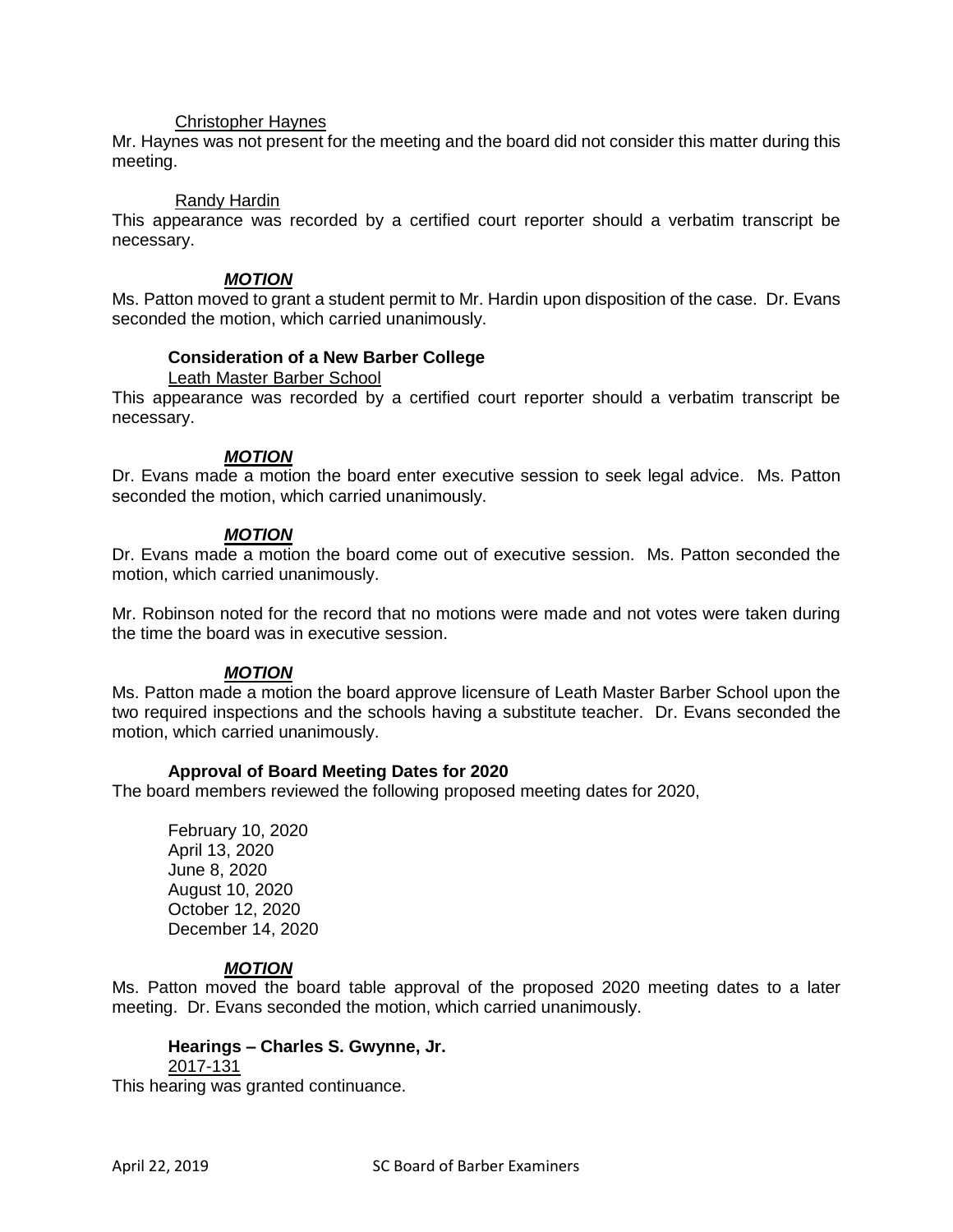### 2018-30

This hearing was recorded by a certified court reporter should a verbatim transcript be necessary.

The respondent was not present; however, the board heard testimony from the State's witnesses regarding the case.

## *MOTION*

Dr. Evans made a motion the board enter executive session to seek legal advice. Ms. Patton seconded the motion, which carried unanimously.

# *MOTION*

Dr. Evans made a motion the board come out of executive session. Ms. Patton seconded the motion, which carried unanimously.

Mr. Robinson noted for the record that no motions were made and no votes taken during executive session.

## *MOTION*

Ms. Patton made a motion that State found the respondent responsible for two (2) violations and for a public reprimand to be issued.

### 2018-34

This hearing was recorded by a certified court reporter should a verbatim transcript be necessary.

### *MOTION*

Ms. Patton made a motion the board enter executive session to seek legal advice. Dr. Evans seconded the motion, which carried unanimously.

### *MOTION*

Ms. Patton made a motion the board come out of executive session. Dr. Evans seconded the motion, which carried unanimously.

Mr. Robinson noted for the record that no motions were made and no votes were taken during executive session.

### *MOTION*

Dr. Evans moved the board issue a public reprimand in this case. Ms. Patton seconded the motion, which carried unanimously.

### 2018-97 and 2018-101

This hearing was recorded by a certified court reporter should a verbatim transcript be necessary.

### *MOTION*

Ms. Patton made a motion the board enter executive session to seek legal advice. Dr. Evans seconded the motion, which carried unanimously.

### *MOTION*

Dr. Evans made a motion the board come out of executive session. Ms. Patton seconded the motion, which carried unanimously.